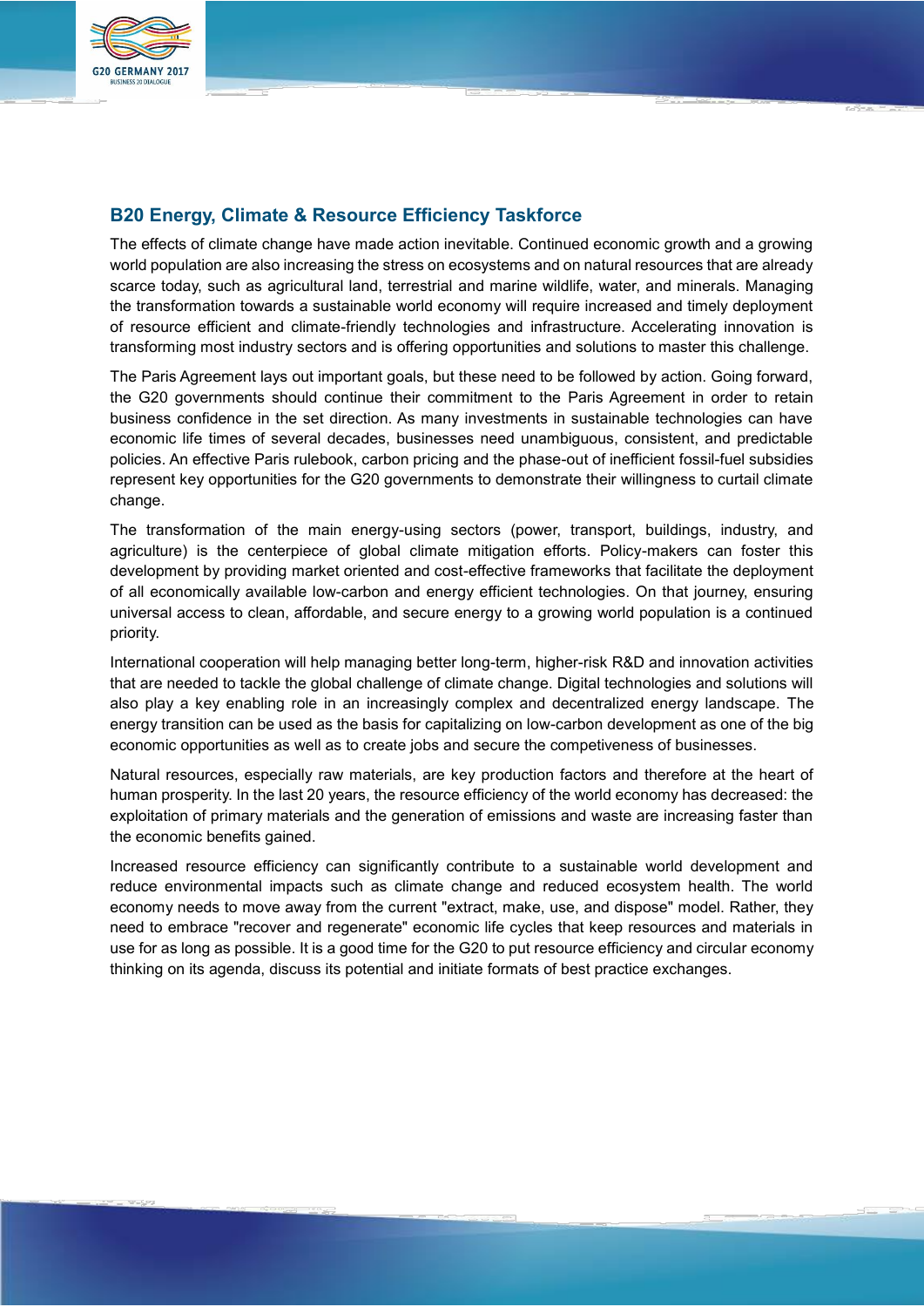**Relevance of Taskforce Recommendations for the G20 focusses "Ensuring stability", "Improving viability for the future", and "Accepting responsibility"**



# **Recommendations**

# **Curtail Climate Change**

**Recommendation 1: The G20 should curtail climate change by implementing the Paris Agreement and developing consistent and robust carbon pricing.** 

**Policy Action 1.1: Implement the Paris Agreement** – The G20 governments should support the UNFCCC in developing an effective Paris rulebook with close business participation, submit NDCs with high and comparable ambition levels, and develop transparent national long-term low GHG emission development strategies.

- The G20 governments should support the UNFCCC in developing effective MRV standards that ensure transparent NDC setting and stocktaking and enable carbon pricing mechanisms as well as transparent tracking and reporting of climate finance and the verification of the results achieved.
- The NDCs of the G20 governments should aim to deliver on the agreed 2°C target and outline in a transparent way how the G20 governments intend to use voluntary cooperation and market-based instruments under the Paris Agreement.
- The G20 governments should back up their NDCs with national long-term low GHG emission development strategies, supported by technology needs assessments and transparent GHG abatement cost calculations and methodologies. The G20 governments should make use of the 2050 Pathways Platform and the NDC Partnership for knowledge exchange and capacity building in these fields.

**Policy Action 1.2: Drive Carbon Pricing** – The G20 should establish an intergovernmental G20 Carbon Pricing Platform as a forum for strategic dialogue to create a basis for global GHG emissions pricing mechanisms, and to phase-out inefficient fossil fuel subsidies, using its revenues to finance an energy transition that benefits all.

- The G20 should use the G20 Carbon Pricing Platform to coordinate the support for the UNFCCC work on Article 6 of the Paris Agreement, with the aim of establishing operational rules and modalities for international carbon pricing mechanisms by 2019.
- Within this platform, the G20 should coordinate the phase out of inefficient fossil fuel subsidies by agreeing on a time line and commissioning an international organization with rationalizing subsidy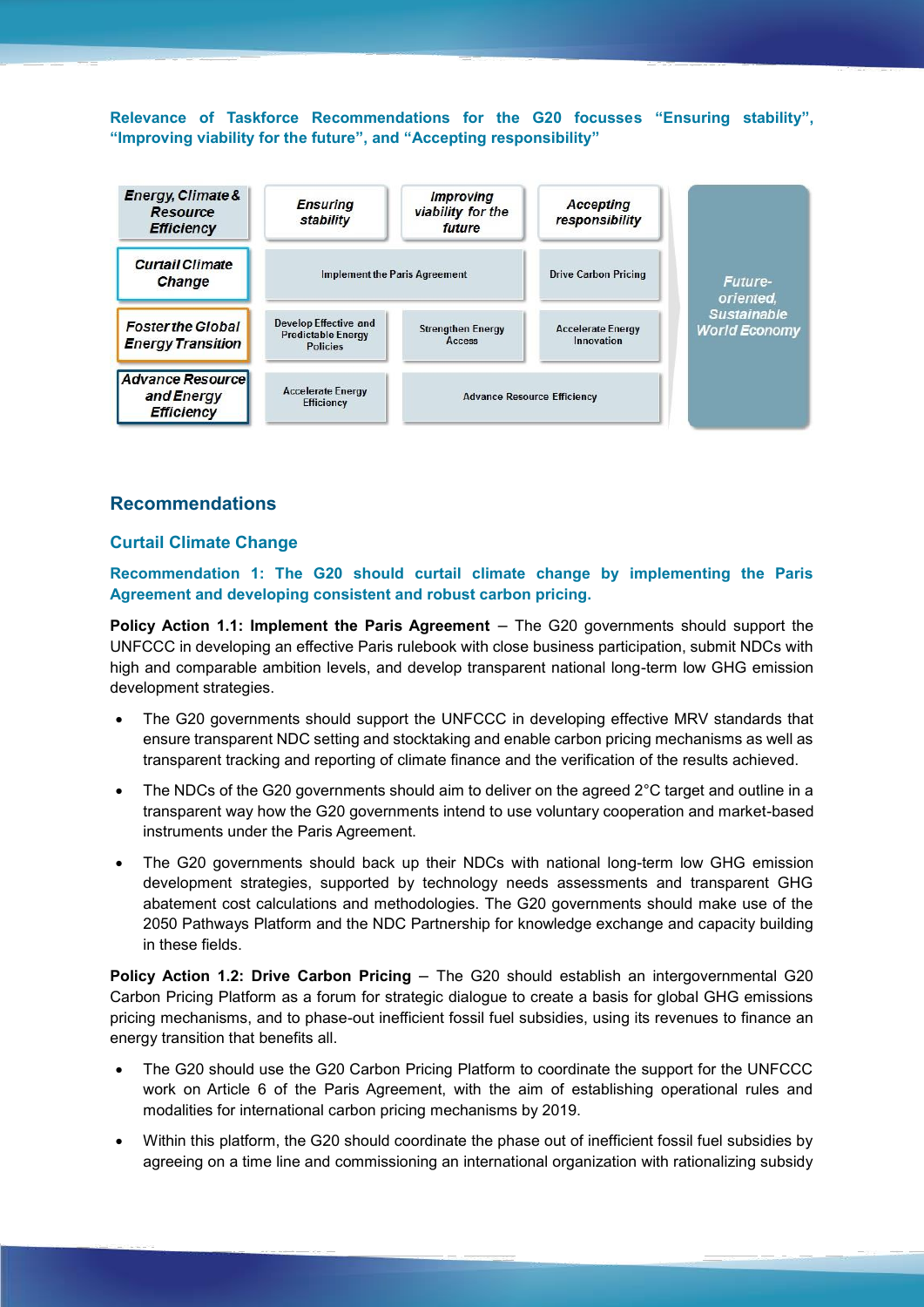data, monitoring and progress reporting.

 The G20 should use this platform to share best practices for the use of revenues from carbon pricing and for the redirection of fossil fuel subsidies. In such, they should address the risk of carbon leakage and aim to ensure an energy transition that benefits all.

#### **Foster the Global Energy Transition**

**Recommendation 2: The G20 should accelerate the market readiness and deployment of lowcarbon technologies through effective and predictable energy policies, a joint innovation agenda, and strengthened Energy Access Action Plans.** 

**Policy Action 2.1: Develop Effective and Predictable Energy Policies** – The G20 should promote effective and predictable energy policies for accelerated investments into low-carbon technologies by broadening the technology scope of the G20 Voluntary Action Plan for Renewable Energy and developing an energy policy toolkit.

- The energy policy toolkit should allow the G20 governments to develop power market designs that provide adequate long-term price signals to invest into low-carbon generation capacity, transmission and distribution assets. At the same time, the power market designs should adequately remunerate operational flexibility of power generation and enable residential and industrial consumers to actively participate in energy demand side management schemes. As a guiding principle energy policies should allow reliable and cost competitive power supply of all consumers.
- The toolkit should contain good practices to accelerate the deployment of a digital and interconnected energy infrastructure, including a suitable charging infrastructure for electric vehicles.
- The toolkit should also provide methodologies and good practices to increase the resilience of energy infrastructures towards climate change, cybercrime, and other distorting events.

**Policy Action 2.2: Accelerate Energy Innovation** – The G20 should develop a G20 Energy Innovation Action Plan to accelerate the market readiness of innovative technologies, business models, and digital solutions that can contribute to large GHG emissions reductions within the next decades.

- The G20 should develop an R&D innovation roadmap to facilitate collaborative and focused R&D on energy generation, energy storage, interconnection, distribution, and smart consumption technologies and applications that show a credible pathway to cost-efficient and rapid scaling.
- Within the Energy Innovation Action Plan, the G20 should develop good practices for efficient public-private partnerships as valuable elements to de-risk private sector R&D opportunities, accelerate the market readiness of the most promising technologies, and ensure continuous capacity build-up and retention in critical areas.
- The Action Plan should also define policies that the G20 may adopt to boost market driven innovation and the rollout of digital energy standards, technologies, business models, and solutions, while mitigating emerging risks for the energy infrastructure, with special focus on cybersecurity.

**Policy Action 2.3: Strengthen Energy Access** – The G20 should strengthen the G20 Energy Access Action Plans for Sub-Saharan Africa and Asia and the Pacific by supporting the development of national, urban and rural action plans, and by mobilizing private sector participation in sustainable infrastructure development.

 The G20 Energy Access Action Plans should define policies to support the development of transparent urban and rural energy access plans by energy-poor countries, aiming to provide universal access to affordable, reliable and modern energy services according SDG7.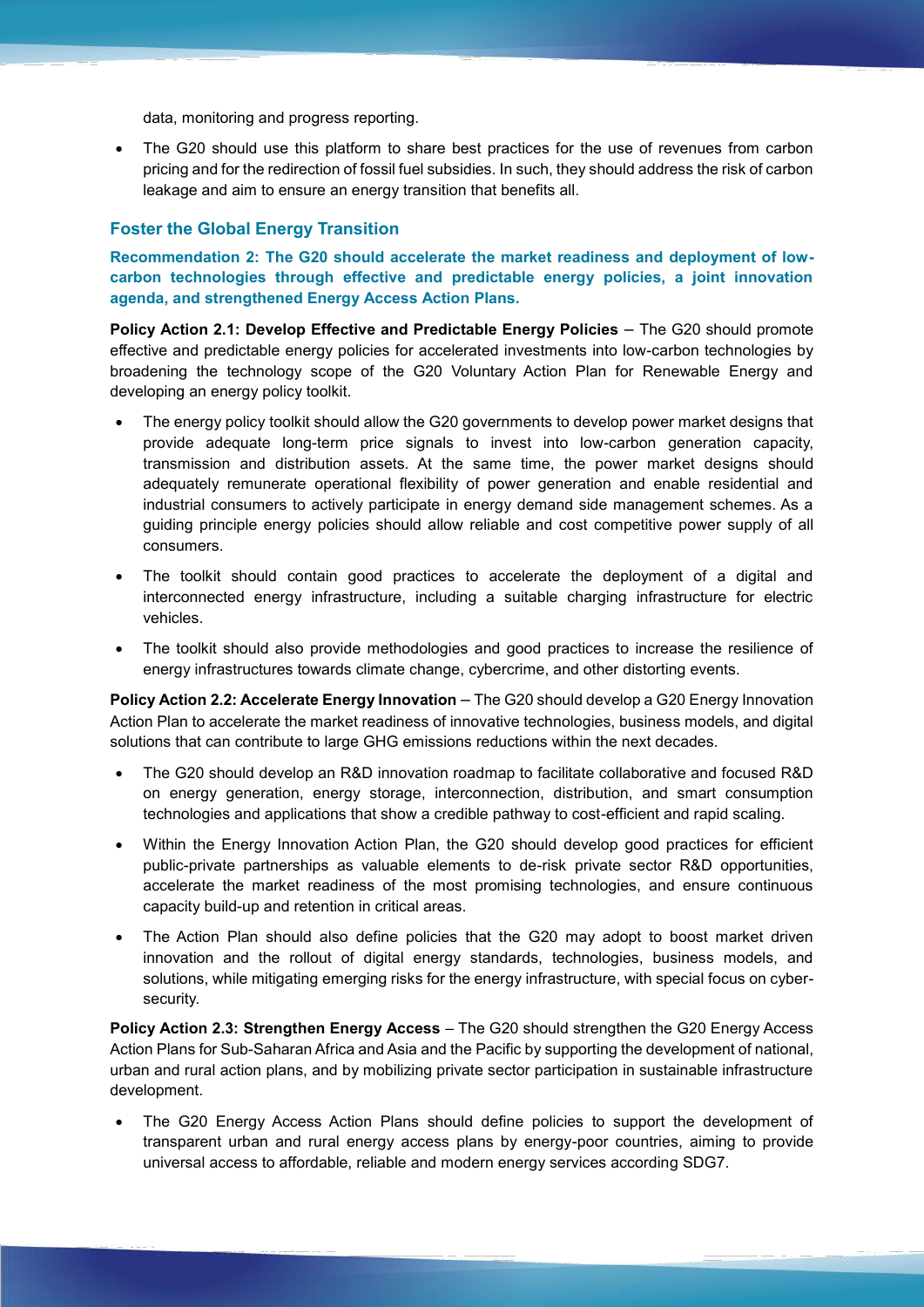The Action Plans should define measures aiming to mobilize private-sector investments in sustainable infrastructure development, such as by sharing good practices and cooperating with national governments to adopt policies towards appropriate market frameworks.

### **Advance Resource and Energy Efficiency**

**Recommendation 3: The G20 should advance resource and energy efficiency by establishing a Resource Efficiency Platform and translating the Voluntary Energy Efficiency Investment Principles into a policy toolkit.** 

**Policy Action 3.1: Advance Resource Efficiency** – The G20 should establish a G20 Resource Efficiency Platform as a forum for international collaboration with the goal of reducing the resource intensity of the world economy.

- G20 governments should use this platform to share best practices and knowledge to build a robust and consistent international understanding of and scientific basis for resource efficiency, and identify areas of further potential international collaboration.
- The Resource Efficiency Platform should facilitate the assessment of concrete resource efficiency opportunities and the development of resource efficiency action plans by the G20 governments.
- Leveraging the Resource Efficiency Platform, the G20 should commission the UNDP and the OECD to establish Resource Efficiency as a new Sustainable Development Sector within the G20 Action Plan on the 2030 Agenda for Sustainable Development.

**Policy Action 3.2: Accelerate Energy Efficiency** – The G20 should accelerate the efforts within the G20 Energy Efficiency Leading Programme by translating the Voluntary Energy Efficiency Investment Principles for G20 into a policy toolkit.

- This energy efficiency investment toolkit should contain good practices that the G20 governments may adopt for the allocation of public funds to stimulate private-sector investments in energy efficiency and public procurement guidelines in favor of total cost of ownership approaches and life cycle assessments.
- The toolkit should provide methodologies and best practices for country-specific assessments and energy efficiency roadmaps to identify specific energy efficiency investment opportunities within the development and upgrade cycles of the infrastructure, resulting in financeable pipelines of energy efficiency investment opportunities.
- The toolkit should provide good practices to stimulate cost-effective energy efficiency spending, increase awareness on energy efficient consumption, and improve the capacity to manage energy as a valuable resource of consumers and small and medium sized enterprises (SMEs).
- Within the energy efficiency investment toolkit the G20 should also develop policies to remove barriers to supply and facilitate access to energy efficiency finance.